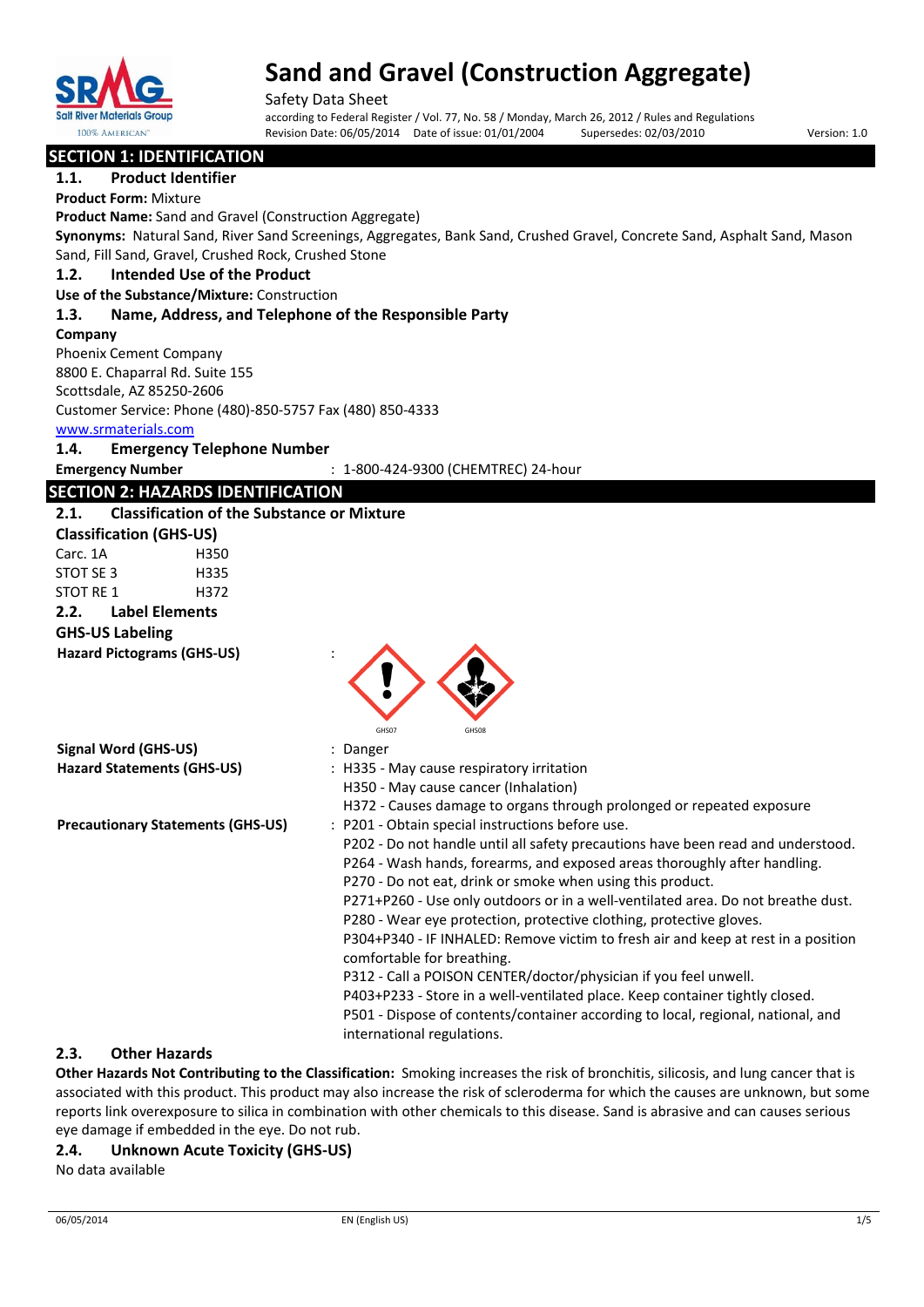Safety Data Sheet

according to Federal Register / Vol. 77, No. 58 / Monday, March 26, 2012 / Rules and Regulations

# **SECTION 3: COMPOSITION/INFORMATION ON INGREDIENTS**

# **3.1. Substance**

# Not applicable

### **3.2. Mixture**

| <b>Name</b>                    | <b>Product identifier</b> | %   | <b>Classification (GHS-US)</b>           |
|--------------------------------|---------------------------|-----|------------------------------------------|
| <b>Natural Sand and Gravel</b> |                           | 100 | Not classified                           |
| Quartz                         | (CAS No) 14808-60-7       | >1  | Carc. 1A, H350<br><b>STOT SE 3, H335</b> |
|                                |                           |     | <b>STOT RE 1, H372</b>                   |

#### Full text of H-phrases: see section 16

# **SECTION 4: FIRST AID MEASURES**

#### **4.1. Description of First Aid Measures**

**First-aid Measures General**: Never give anything by mouth to an unconscious person. If you feel unwell, seek medical advice. **First-aid Measures After Inhalation**: If inhaled, remove to fresh air and keep at rest in a position comfortable for breathing. Call a POISON CENTER/doctor/physician if you feel unwell.

**First-aid Measures After Skin Contact**: Remove contaminated clothing. Gently wash with plenty of soap and water followed by rinsing with water for at least 15 minutes. Call a POISON CENTER or doctor/physician if you feel unwell. Wash contaminated clothing before reuse.

**First-aid Measures After Eye Contact**: Do not rub. Rinse cautiously with water for at least 15 minutes. Remove contact lenses, if present and easy to do. Continue rinsing. Obtain medical attention.

**First-aid Measures After Ingestion**: Rinse mouth. Do not induce vomiting. Get medical advice and attention.

## **4.2. Most important symptoms and effects, both acute and delayed**

#### **Symptoms/Injuries:** Irritation to eyes, skin and respiratory tract.

**Symptoms/Injuries After Inhalation:** May cause respiratory irritation. Repeated exposure to respirable (airborne) crystalline silica dust will cause lung damage in the form of silicosis. May cause cancer by inhalation.

**Symptoms/Injuries After Skin Contact:** May cause irritation.

**Symptoms/Injuries After Eye Contact:** May cause eye irritation.

**Symptoms/Injuries After Ingestion:** May be harmful if swallowed.

**Chronic Symptoms:** If dust is generated, repeated exposure through inhalation may cause cancer or lung disease.

## **4.3. Indication of Any Immediate Medical Attention and Special Treatment Needed**

If exposed or concerned, get medical advice and attention.

# **SECTION 5: FIRE-FIGHTING MEASURES**

## **5.1. Extinguishing Media**

**Suitable Extinguishing Media:** Use extinguishing media appropriate for surrounding fire.

**Unsuitable Extinguishing Media:** Do not use a heavy water stream.

## **5.2. Special Hazards Arising From the Substance or Mixture**

**Fire Hazard:** Not flammable.

**Explosion Hazard:** Product is not explosive.

**Reactivity:** Contact with powerful oxidizing agents such as fluorine, chlorine trifluoride, manganese trioxide, oxygen difluoride, may cause fire. It dissolves in hydrofluoric acid and may produce a corrosive gas (silicon tetrafluoride).

#### **5.3. Advice for Firefighters**

**Precautionary Measures Fire:** Exercise caution when fighting any chemical fire.

**Firefighting Instructions:** Do not allow run-off from fire fighting to enter drains or water courses.

**Protection During Firefighting:** Do not enter fire area without proper protective equipment, including respiratory protection.

## **SECTION 6: ACCIDENTAL RELEASE MEASURES**

## **6.1. Personal Precautions, Protective Equipment and Emergency Procedures**

**General Measures**: Do not breathe dust. Avoid all contact with skin, eyes, or clothing. Avoid generating dust.

#### **6.1.1. For Non-emergency Personnel**

**Protective Equipment:** Use appropriate personal protection equipment (PPE).

**Emergency Procedures:** Evacuate unnecessary personnel.

#### **6.1.2. For Emergency Responders**

**Protective Equipment:** Equip cleanup crew with proper protection.

**Emergency Procedures:** Ventilate area.

#### **6.2. Environmental Precautions**

Prevent entry to sewers and public waters.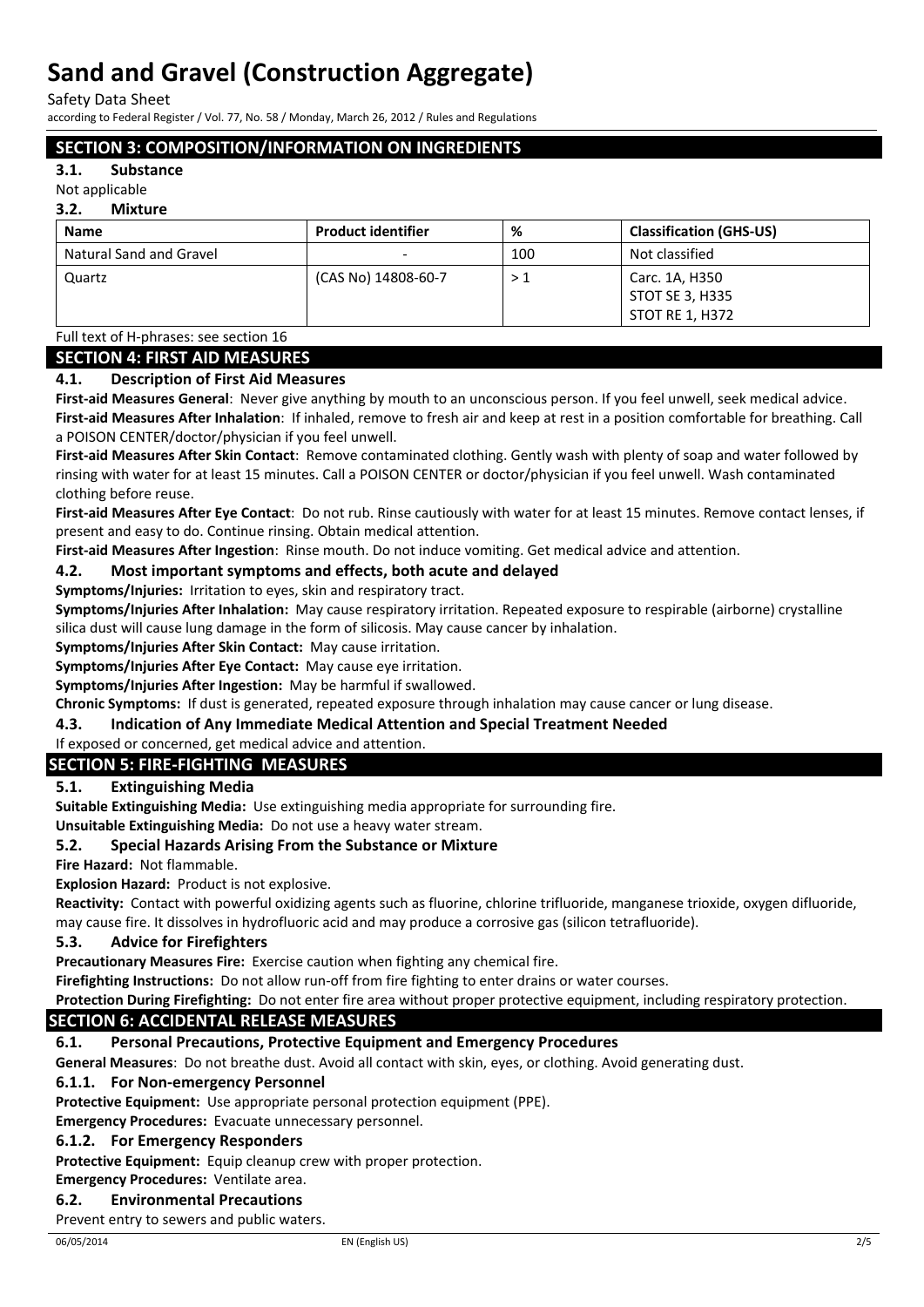Safety Data Sheet

according to Federal Register / Vol. 77, No. 58 / Monday, March 26, 2012 / Rules and Regulations

#### **6.3. Methods and Material for Containment and Cleaning Up**

**For Containment:** Contain and collect as any solid.

**Methods for Cleaning Up:** Avoid generation of dust during clean-up of spills.

#### **6.4. Reference to Other Sections**

See heading 8, Exposure Controls and Personal Protection.

## **SECTION 7: HANDLING AND STORAGE**

#### **7.1. Precautions for Safe Handling**

**Precautions for Safe Handling:** Do not handle until all safety precautions have been read and understood. Use only outdoors or in a well-ventilated area.

**Hygiene Measures:** Handle in accordance with good industrial hygiene and safety procedures. Wash hands and other exposed areas with mild soap and water before eating, drinking, or smoking and again when leaving work.

#### **7.2. Conditions for Safe Storage, Including Any Incompatibilities**

**Storage Conditions:** Store in a dry, cool and well-ventilated place. Keep container closed when not in use.

**Incompatible Products:** Strong oxidizers. Hydrofluoric Acid.

## **7.3. Specific End Use(s)**

Construction.

# **SECTION 8: EXPOSURE CONTROLS/PERSONAL PROTECTION**

**8.1. Control Parameters**

| Quartz (14808-60-7) |                                        |                        |
|---------------------|----------------------------------------|------------------------|
|                     | <b>USA ACGIH</b>   ACGIH TWA $(mg/m3)$ | $0.025 \text{ mg/m}^3$ |
| <b>USA NIOSH</b>    | NIOSH REL (TWA) $(mg/m3)$              | $0.05 \text{ mg/m}^3$  |
| <b>USA IDLH</b>     | $\mid$ US IDLH (mg/m <sup>3</sup> )    | 50 mg/m <sup>3</sup>   |

#### **8.2. Exposure Controls**

- **Appropriate Engineering Controls** : Ensure adequate ventilation, especially in confined areas. Respirable dust and quartz should be monitored regularly to determine worker exposure levels.
- **Personal Protective Equipment** : Safety glasses. Gloves. Protective clothing. Dust formation: dust mask.

**TANK** 

| <b>Hand Protection</b>          | : Wear chemically resistant protective gloves.                                                                                                                                                                                 |  |
|---------------------------------|--------------------------------------------------------------------------------------------------------------------------------------------------------------------------------------------------------------------------------|--|
| <b>Eye Protection</b>           | : Chemical goggles or safety glasses.                                                                                                                                                                                          |  |
| <b>Skin and Body Protection</b> | : Wear suitable protective clothing.                                                                                                                                                                                           |  |
| <b>Respiratory Protection</b>   | : Use a NIOSH-approved respirator or self-contained breathing apparatus whenever<br>exposure may exceed established Occupational Exposure Limits. Respirator must<br>comply with applicable OSHA standards (29 CFR 1910.1340). |  |
| <b>Other Information</b>        | : When using, do not eat, drink or smoke.                                                                                                                                                                                      |  |

 $nm$ 

# **SECTION 9: PHYSICAL AND CHEMICAL PROPERTIES**

| <b>Information on Basic Physical and Chemical Properties</b><br>9.1. |                                            |
|----------------------------------------------------------------------|--------------------------------------------|
| <b>Physical State</b>                                                | : Solid                                    |
| Appearance                                                           | : Angluar or round multicolored particles. |
| Odor                                                                 | $:$ No odor.                               |
| <b>Odor Threshold</b>                                                | : No data available                        |
| рH                                                                   | : No data available                        |
| <b>Relative Evaporation Rate (butylacetate=1)</b>                    | $\colon 0$                                 |
| <b>Melting Point</b>                                                 | : No data available                        |
| <b>Freezing Point</b>                                                | : No data available                        |
| <b>Boiling Point</b>                                                 | : No data available                        |
| <b>Flash Point</b>                                                   | : No data available                        |
| <b>Auto-ignition Temperature</b>                                     | : No data available                        |
| <b>Decomposition Temperature</b>                                     | : No data available                        |
| Flammability (solid, gas)                                            | : No data available                        |
| <b>Vapor Pressure</b>                                                | : No data available                        |
|                                                                      |                                            |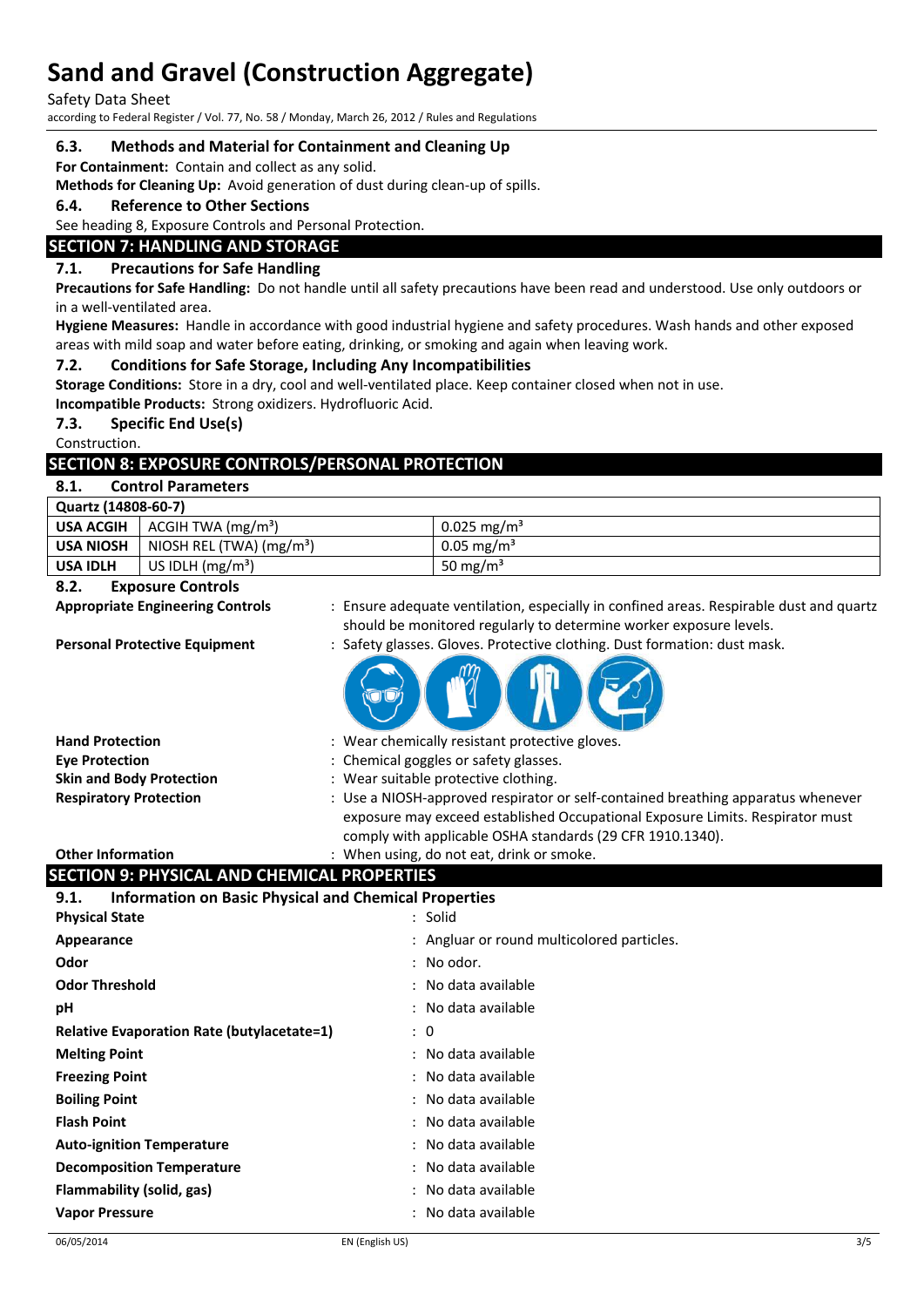Safety Data Sheet

according to Federal Register / Vol. 77, No. 58 / Monday, March 26, 2012 / Rules and Regulations

| <b>Relative Vapor Density at 20 °C</b> | : No data available                 |
|----------------------------------------|-------------------------------------|
| <b>Relative Density</b>                | $: 2.55 - 2.8$                      |
| Solubility                             | $\therefore$ Water: 0 % (Insoluble) |
| Partition coefficient: n-octanol/water | : No data available                 |
| <b>Viscosity</b>                       | : No data available                 |

**9.2. Other Information** No additional information available

# **SECTION 10: STABILITY AND REACTIVITY**

**10.1 Reactivity:** Contact with powerful oxidizing agents such as fluorine, chlorine trifluoride, manganese trioxide, oxygen

difluoride, may cause fire. It dissolves in hydrofluoric acid and may produce a corrosive gas (silicon tetrafluoride).

**10.2 Chemical Stability:** The product is stable at normal handling and storage conditions.

**10.3 Possibility of Hazardous Reactions:** Hazardous polymerization will not occur.

**10.4 Conditions to Avoid:** Avoid creating or spreading dust.

**10.5 Incompatible Materials:** Strong oxidizers. Hydrofluoric acid.

**10.6 Hazardous Decomposition Products:** Crystalline silica exists in several forms, the most common of which is quartz. If crystalline silica (quartz) is heated to more than 870°C, it can change to a form of crystalline silica known as trydimite, and if crystalline silica (quartz) is heated to more than 1470°C, it can change to a form of crystalline silica known as cristobalite. The OSHA PEL for crystalline silica as trydimite and cristobalite is one-half of the OSHA PEL for crystalline silica (quartz).

# **SECTION 11: TOXICOLOGICAL INFORMATION**

**11.1. Information On Toxicological Effects**

**Acute Toxicity:** Not classified

**Quartz (14808-60-7)**

**LD50 Oral Rat** > 5000 mg/kg

**Skin Corrosion/Irritation:** Not classified

**Serious Eye Damage/Irritation:** Not classified

**Respiratory or Skin Sensitization:** Not classified

**Germ Cell Mutagenicity:** Not classified

**Carcinogenicity:** May cause cancer (Inhalation).

| Quartz (14808-60-7)                           |                          |  |
|-----------------------------------------------|--------------------------|--|
| <b>IARC</b> group                             |                          |  |
| <b>National Toxicity Program (NTP) Status</b> | Known Human Carcinogens. |  |

**Reproductive Toxicity:** Not classified

**Specific Target Organ Toxicity (Single Exposure):** May cause respiratory irritation.

**Specific Target Organ Toxicity (Repeated Exposure):** Causes damage to organs through prolonged or repeated exposure.

**Aspiration Hazard:** Not classified

**Symptoms/Injuries After Inhalation:** May cause respiratory irritation. Repeated exposure to respirable (airborne) crystalline silica dust will cause lung damage in the form of silicosis. May cause cancer by inhalation.

**Symptoms/Injuries After Skin Contact:** May cause irritation.

**Symptoms/Injuries After Eye Contact:** May cause eye irritation.

**Symptoms/Injuries After Ingestion:** May be harmful if swallowed.

**Chronic Symptoms:** If dust is generated, repeated exposure through inhalation may cause cancer or lung disease.

## **SECTION 12: ECOLOGICAL INFORMATION**

- **12.1. Toxicity** No additional information available
- **12.2. Persistence and Degradability** No additional information available
- **12.3. Bioaccumulative Potential** No additional information available
- **12.4. Mobility in Soil** No additional information available
- **12.5. Other Adverse Effects**

**Other Information** : Avoid release to the environment.

# **SECTION 13: DISPOSAL CONSIDERATIONS**

## **13.1. Waste treatment methods**

**Waste Disposal Recommendations:** Dispose of waste material in accordance with all local, regional, national, and international regulations.

# **SECTION 14: TRANSPORT INFORMATION**

**14.1 In Accordance with DOT** Not regulated for transport

**14.2 In Accordance with IMDG** Not regulated for transport